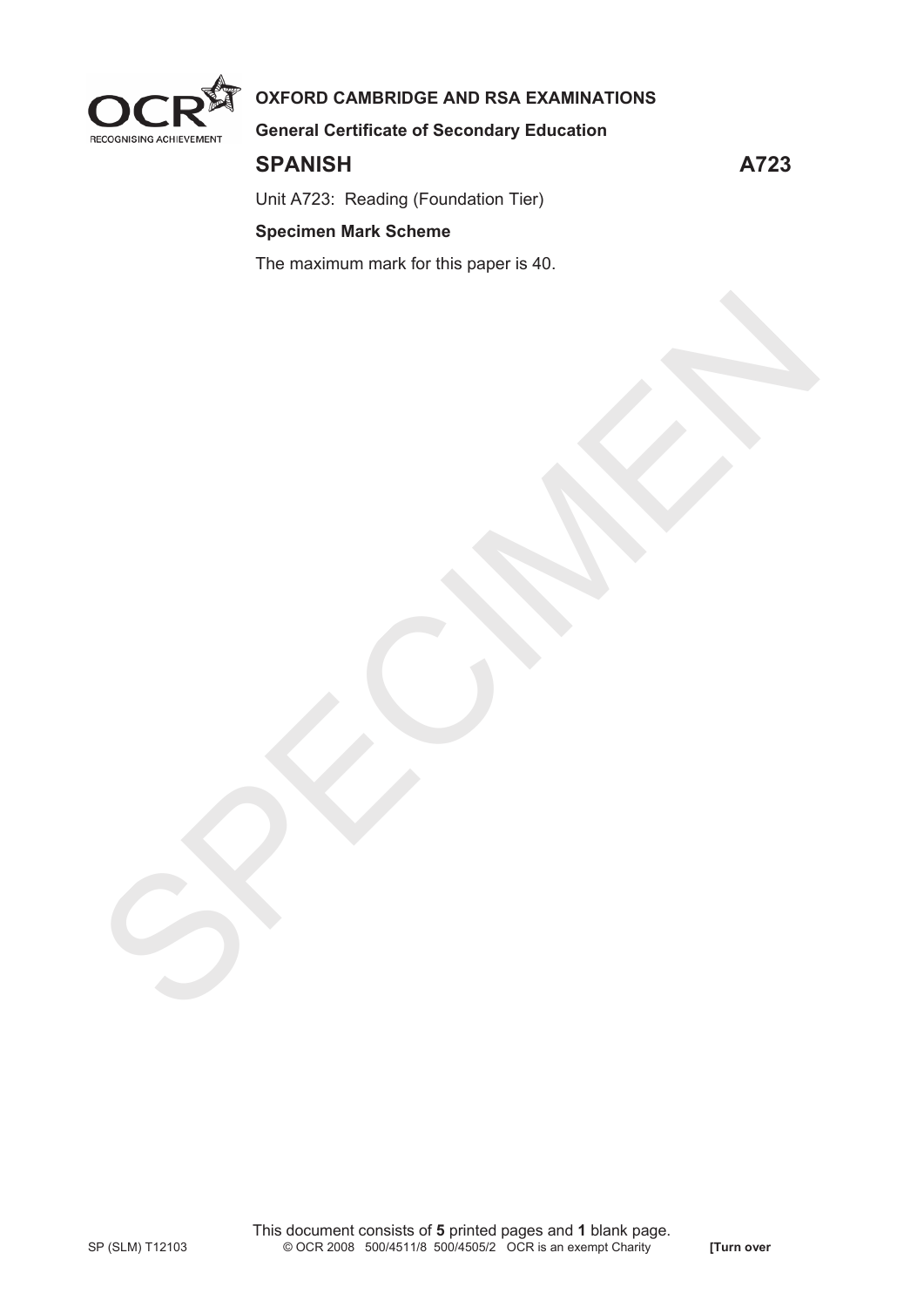#### **GCSE READING GENERAL MARKING INSTRUCTIONS**

- 1. The mark scheme is intended to enable markers to operate in a consistent and reliable way. Conventional features of the scheme are:
	- alternative answers separated by an oblique stroke, e.g. (closed/shut)
	- brackets indicate that information within them is optional
	- underlining to indicate that a key word or idea is essential for the answer
	- t.c. (tout court)
	- h.a. (harmless addition).
- 2. If a candidate writes information in brackets, ignore the brackets, marking anything inside them in the usual way.

There are three types of exercise on the Reading papers, exercises requiring answers in English and objective exercises requiring non-verbal answers in English or target language.

### **1. NON-VERBAL ANSWERS**

Exercises requiring the ticking of a box or the writing in of a letter or choosing a word by circling, etc.

- If more than one box is ticked the mark is lost.
- If more than one letter is written, mark the one inside the box.
- In some cases candidates are required to write a single word or name
	- $\circ$  if two words are written, one after another, mark the first one
	- o if two words are given, one above the other, mark the one on, or nearest to, the line.

#### **2. ANSWERS WRITTEN IN ENGLISH.**

- Answers do not need to be in the form of full sentences, nor totally correct English.
- Answers in a different language gain no credit.

The conditions activative is individual with the unit of the brackets, marking anything inside<br>
There are three spess of exercises on the Reading papers, exercises requiring answers in English<br>
There are three special pape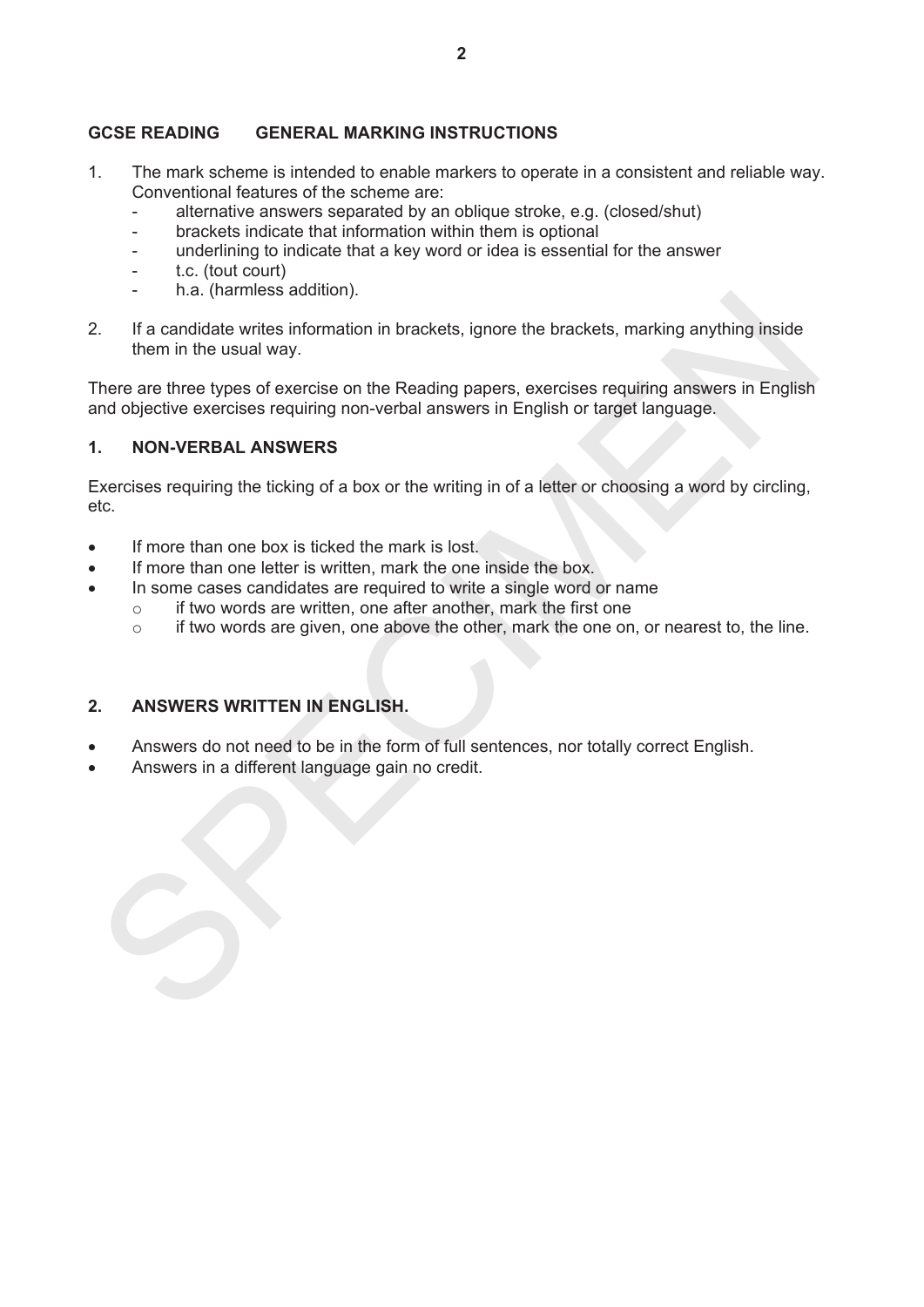| Question<br><b>Number</b> | <b>Answer</b>         | <b>Max</b><br><b>Mark</b> |
|---------------------------|-----------------------|---------------------------|
|                           |                       |                           |
|                           | <b>Exercise 1</b>     |                           |
| 1                         | D                     | $[1]$                     |
| $\overline{\mathbf{2}}$   | A                     | $[1]$                     |
| $\mathbf{3}$              | $\sf B$               | $[1]$                     |
| $\overline{\mathbf{4}}$   | H                     | $[1]$                     |
| $\overline{\mathbf{5}}$   | J                     | $[1]$                     |
| $\bf 6$                   | $\mathsf F$           | $[1]$                     |
| $\overline{7}$            | G                     | $[1]$                     |
| ${\bf 8}$                 | $\sf K$               | [1]                       |
|                           |                       |                           |
|                           | <b>Exercise 2</b>     |                           |
| 9                         | $\mathsf C$           | $[1]$                     |
| 10                        | A                     | $[1]$                     |
| 11                        | $\sf B$               | $[1]$                     |
| 12                        | $\sf B$               | $[1]$                     |
| 13                        | $\sf B$               | $[1]$                     |
| 14                        | A                     | $[1]$                     |
| 15                        | $\mathsf C$           | $[1]$                     |
| 16                        | A                     | $[1]$                     |
|                           |                       |                           |
|                           | <b>Exercise 3</b>     |                           |
| 17                        | Pablo                 | $[1]$                     |
| 18                        | Manuel                | $[1]$                     |
| 19                        | (El padre de) Dolores | $[1]$                     |
| 20                        | Elena                 | $[1]$                     |
| 21                        | María                 | $[1]$                     |
| 22                        | Lucía                 | $[1]$                     |
| 23                        | Javier                | $[1]$                     |
| 24                        | Manolo                | $[1]$                     |
|                           |                       |                           |
|                           | <b>Exercise 4</b>     |                           |
| 25                        | Alicia                | $[1]$                     |
| 26                        | Francisco             | $[1]$                     |
| 27                        | Manolo                | $[1]$                     |
| 28                        | Jorge                 | $[1]$                     |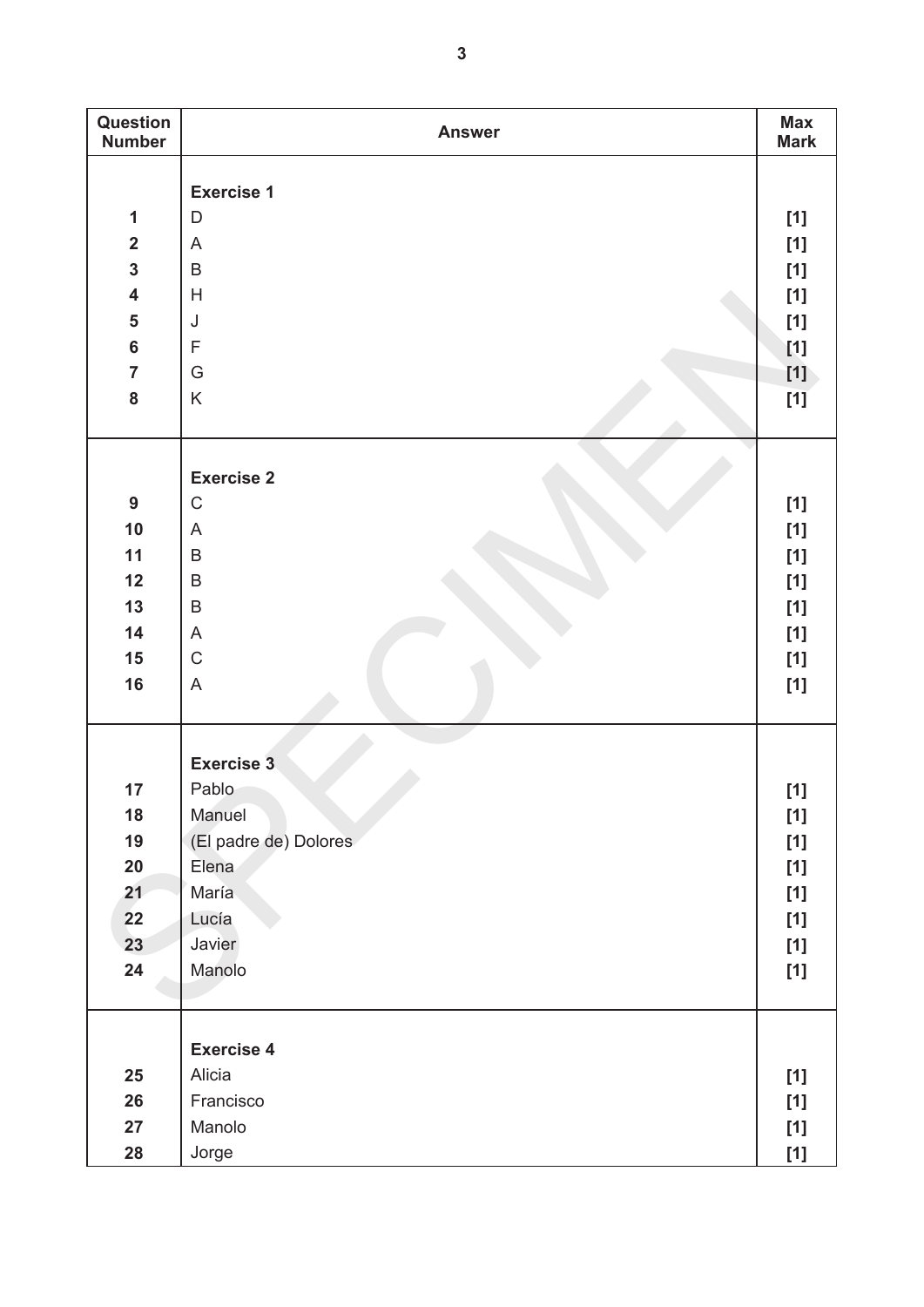| Question<br><b>Number</b> | <b>Answer</b>                   | <b>Max</b><br><b>Mark</b> |
|---------------------------|---------------------------------|---------------------------|
|                           | Exercise 4 cont'd               |                           |
| 29                        | Conchita                        | $[1]$                     |
| 30                        | Fernando                        | $[1]$                     |
| 31                        | Lola                            | $[1]$                     |
| 32                        | Paco                            | $[1]$                     |
|                           | <b>Exercise 5</b>               |                           |
| 33                        | Happy                           | [1]                       |
| 34                        | Monkeys (playing on/with tyres) | $[1]$                     |
| 35                        | <b>Bears</b>                    | $[1]$                     |
| 36                        | Did not suit him                | $[1]$                     |
| 37                        | sailing                         | $[1]$                     |
| 38                        | Daily/every day                 | $[1]$                     |
| 39                        | Opposite school                 | $[1]$                     |
| 40                        | Biggest fan                     | $[1]$                     |
|                           | <b>Total</b>                    | $[40]$                    |
|                           |                                 |                           |